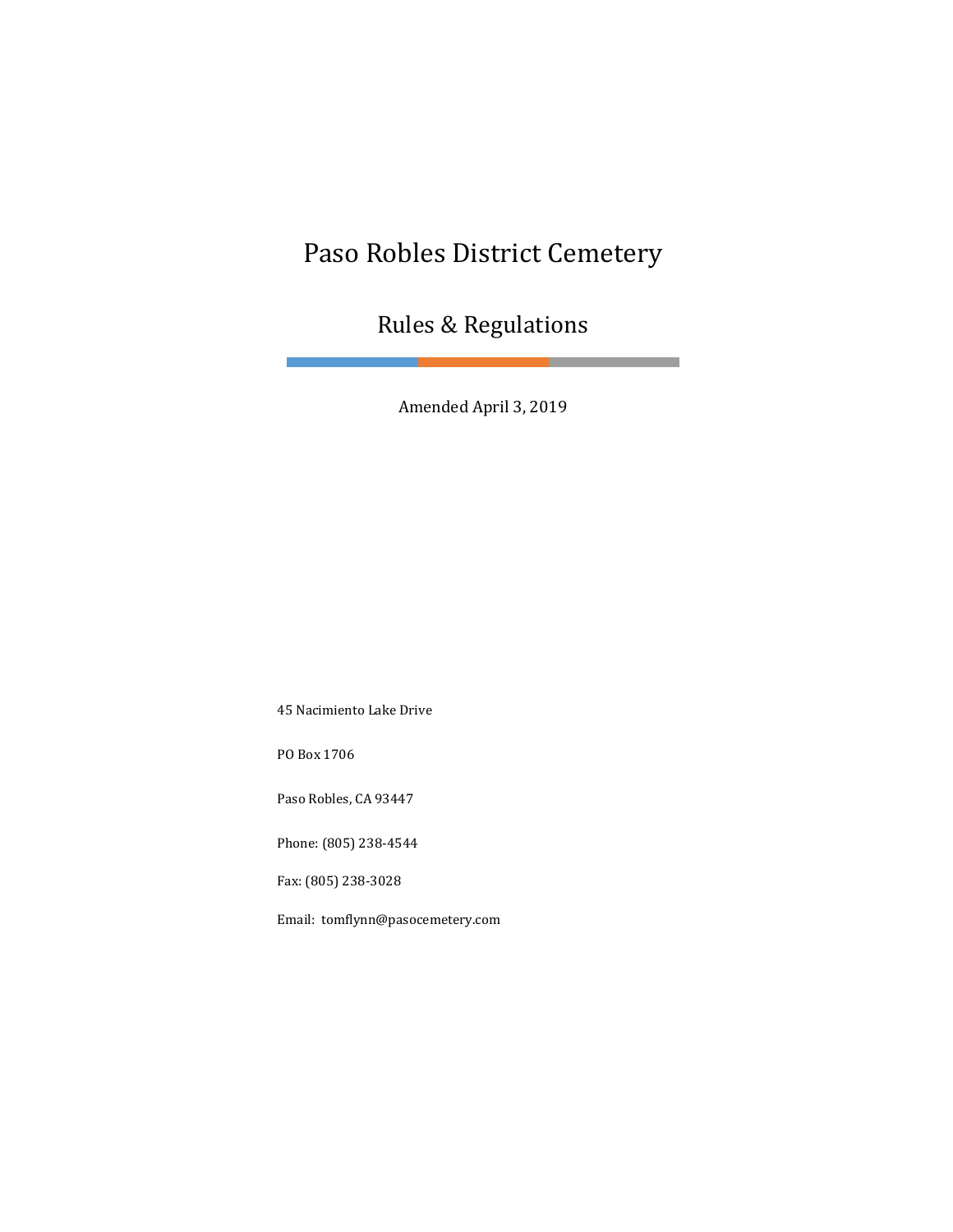- 1. Public admission to the cemetery will be from sun-up to sun-down. Vehicle entry gates will be open 8:00am to 4:30pm. Anyone on said grounds except cemetery personnel, after or before daylight hours will be considered in trespass violation, unless they enter with an express permit of the board of trustees or management.
- 2. Interment rights in the cemetery are conveyed for burial purposes only, the conveyance and succession for all interment rights shall be subject to the California Health and Safety Code and the California Probate Code Section 6400 to 6413, along with the Paso Robles District Cemetery Rules and Regulations.
- 3. No burials will be permitted in the cemetery without a permit from the proper authorities.

A. Interment orders, flag pole ossuary forms and Rose Garden interment forms must be signed by the person authorized to order the burial.

B. A minimum of one workday (24 hours) must be given to the cemetery before the opening of any interment site.

C. The district operates on a cash in advance basis on all costs and fees required for an interment or other services rendered by the cemetery.

D. Cement grave liners or cement vaults must be purchased from the district and installed by district employees and must be used with all

casketed remains. Wood, metal, plastic, or fiberglass urns must be used for cremated remains. All cremated remains will be buried in a sealed vault and must be purchased from the district and installed by district employees.

E. Casketed human remains will not be received for interment unless enclosed within a suitable casket of wood, steel, or other material acceptable to the management; to the end that it will withstand normal handling and the health of employees or others will not be jeopardized. (Continued on page 3)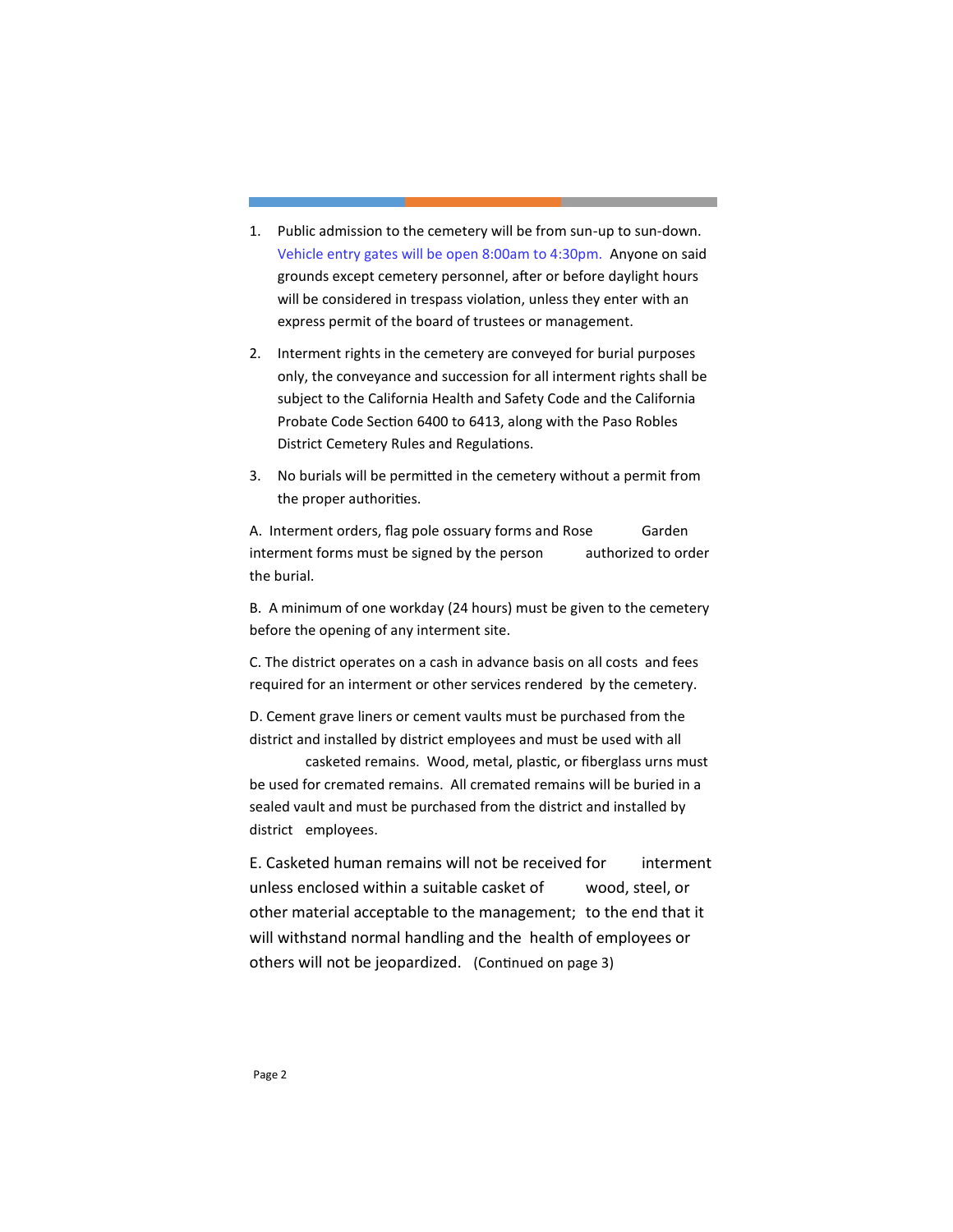(Continued) Specifically, the Paso Robles District Cemetery will not accept caskets for burial which are unsafe to handle properly. The caskets must be latched or securely closed, caskets must meet exterior size requirements and must have handles that are secured and made of wood, metal or aluminum. Any caskets with no handles or handles not

made of wood, metal or aluminum will not be accepted by the management. We reserve the right to refuse any casket that is not considered safe by the cemetery management. Size requirements are as follows:

 Adult sized casket maximum (including handles) is: 28"wide x 85"long x 23.5"high for Liner. 28.5"wide x 85"long x 24.5" Lawn Crypt. 29"wide x 85"long x 26"tall Titan Vault. Infant sized casket maximum 15" wide x 36" long x 13" high.

Oversized caskets will require an oversize lawn crypt and will require additional interment right space resulting in added costs. Arrangement for oversize caskets may delay interment date.

The trustees will fix and maintain a sales schedule of interment right prices, opening and closing fees, disinterment, and all other fees and charges applicable to the operation of the cemetery.

A. Opening and closing of graves within the perimeters of an existing coping or curb and/or covered by a concrete slab or cap will be done at additional cost above the normal opening and closing fee set by the trustees and the additional fees will recover all additional costs incurred.

B. The district will not be responsible for damage to, or repair of any coping or curb that may be incurred while making an opening and closing within said coping or curb. All repair, replacement or removal of a damaged coping or curb will be at the customer's expense, work to be done by district employees, or by an approved licensed and insured contractor, supervised by the cemetery management.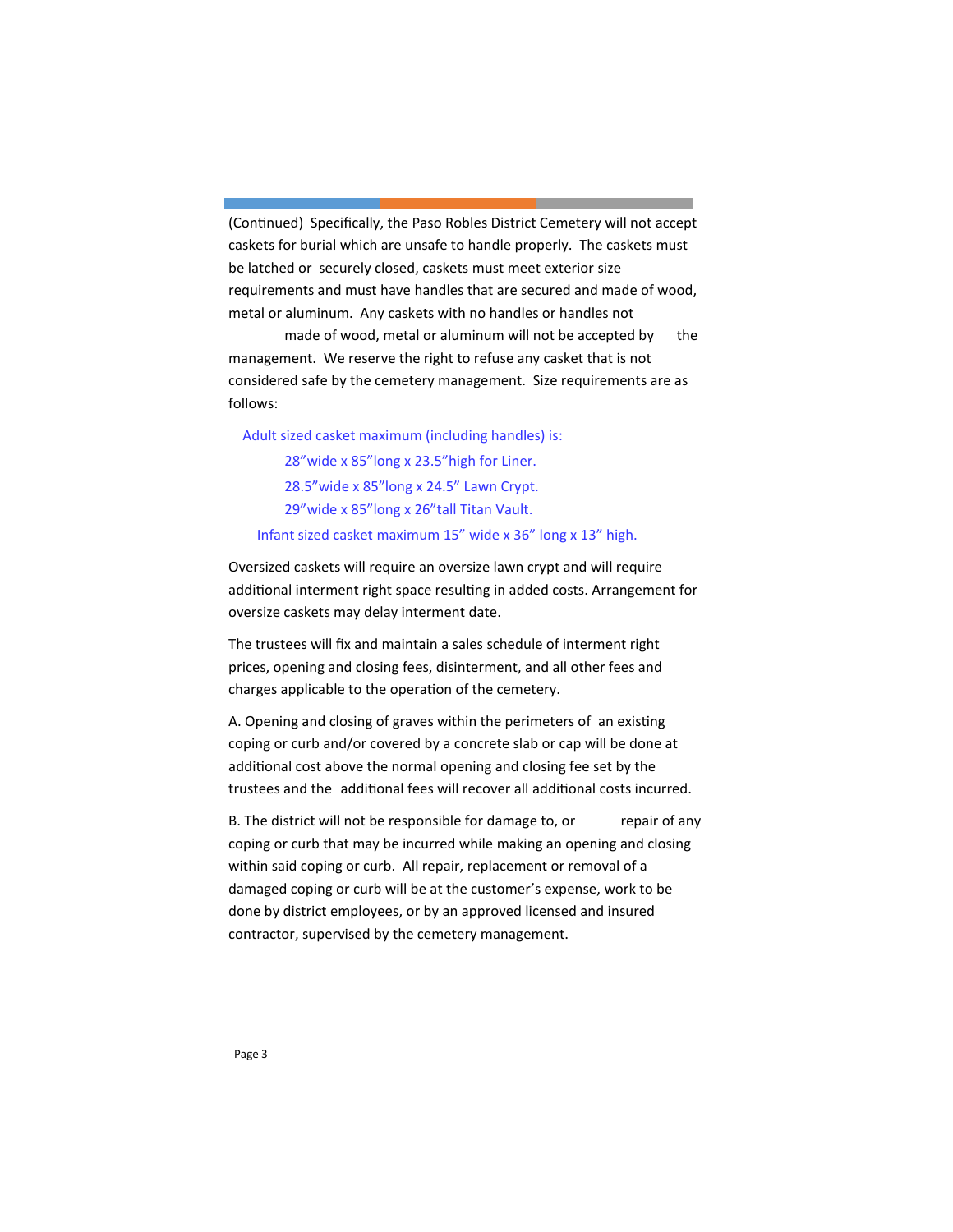- 5. Week day services will be allowed between the hours of 9:00am and 2:00 pm. Saturday services will be allowed between the hours of 9:00am and 11:00am. All Saturday burials will be charged an extra fee. No graves will be opened, no burials will be made, and no private memorial services will be held on Saturday afternoons, Sundays, or legal holidays.
- 6. No transfer of any interment rights in said cemetery will be legal unless approved by cemetery management. No private party sales or transfers will be honored.
- 7. Preneed interment right sales to individuals or families are limited to a maximum of ten (10) with a specified name on each site.
- 8. Full payment is required at the time of purchase, a 10% administrative fee will be charged for interment rights repurchased by the cemetery district, and interment rights will be repurchased at original sale amount. Endowment fees paid on interments rights are not refundable. The district preneed sales program consists of the following two options:

A) Interment rights and Endowment Only.

B) Complete preneed (started July 25, 2001) Interment Rights, Endowment, Open & Close, Liner or Vault, Handling Fee, Vase, Maker Setting, and Sales Tax.

9. All markers used in the cemetery hereafter, must be of permanent materials such as bronze, granite, or marble; no synthetic material or beveled edges allowed. Markers must set flush with the grade level of said area, and must be accepted by the management as being in conformity with the rules and regulations of the cemetery before being installed. All granite or marble markers must be a minimum of 3 inches and maximum of 3.5 inches thick and must have smooth cut sides. Bronze markers must set flush to the ground and must fit in a precast tub (including vase) configuration & in no case contain an attached bronze vase.

> Regular Single Graves — Marker size = 12" x 24" Side by Side Single Graves— Marker size = 12" x 36" Double Depth Graves— Marker size = 12" x 24"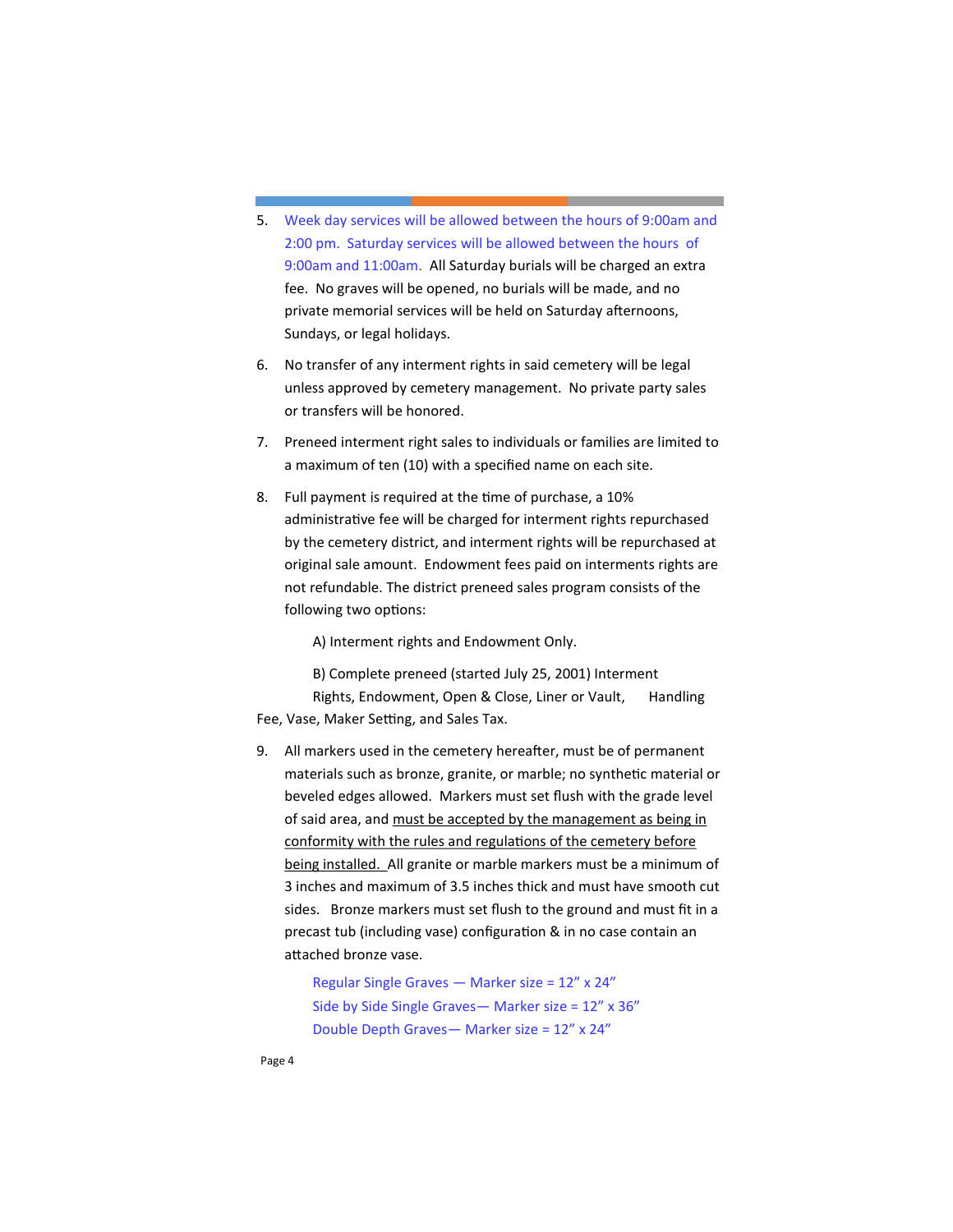## (Continued)

General Marker Setting Procedures:

Single markers 12 x 24 set in precast tub, with one vase.

Double markers 12 x 36 set in precast tub, with two vases.

Only two markers permitted on regular graves.

Re-setting of old markers will be done at the request of authorized family member, provided a release form has been signed and reset fee has been paid. There will be a disposal fee for the old marker.

We strongly discourage the placement of porcelain pictures. A signed liability release is required for all porcelain pictures. The cemetery will not be responsible if they are damaged in any way.

- 10. Flowers may be placed on graves in provided vases installed level with the turf. Only one vase is permitted per grave. Cemetery personnel have the authority to remove all decorations and/ or flowers, natural or artificial, as soon as in the judgment of the employees, they become unsightly or dangerous. ALL FLOWERS WILL BE REMOVED ON THE FIRST FRIDAY OF EVERY MONTH. The district will not be liable for floral pieces, baskets, frames or vases. At no time will glass vases, bottles, jars, statues, pottery, wood stakes, steel stakes, garden art, windmill spinners, lights, flower ropes, balloons, or large flags be allowed. No person other than cemetery personnel, may plant trees, shrubs, flowers, plants or place benches within the cemetery. Memorial bench dedication program is administered by PRDC management, no other bench placement is allowed.
- 11. Liability—The district, it's board of trustees, and all individual members of said board, the general manager, and all other personnel employed by the district will not be responsible for injury, or damage, suffered by any persons, including children, in the use of the cemetery grounds or its facilities. Any person using the roadways, streets, paths or facilities in the cemetery will do so at their own risk.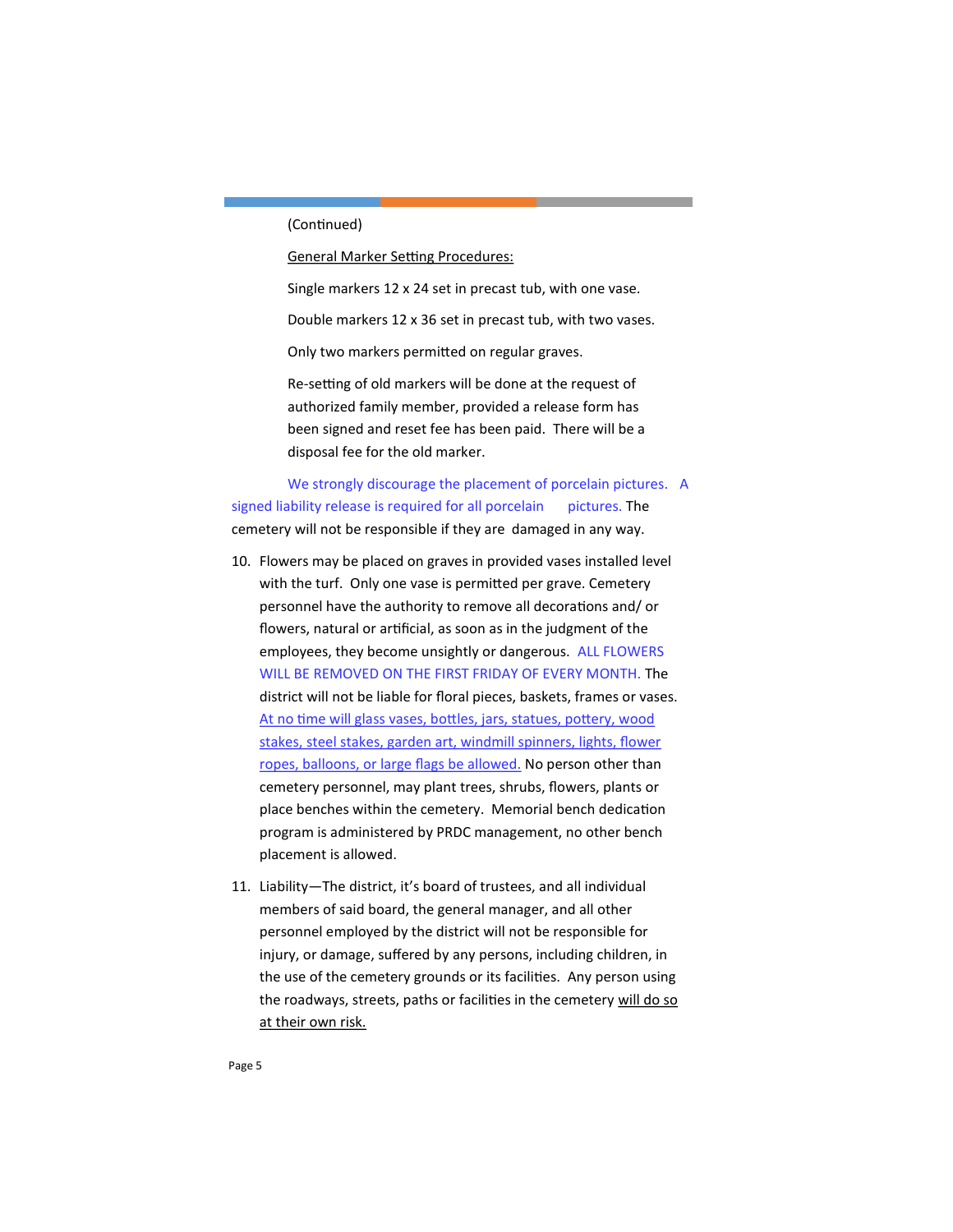- 12. In a standard site, only one casket will be allowed, along with one interment of cremains **(the urn must not exceed 8.5" tall, 6.5" wide and 4.5" thick)** or two cremation interments with no casket burial. In a double depth grave, only two caskets will be allowed.
- 13. On a existing casket burial site, one interment of cremains will be allowed with proper approval of family members. Regarding a second burial on a regular site: Original purchaser may assign a second use to any family member if the original purchaser is still living. After the death and interment of the original purchaser only permitted additional burial will be restricted to: Spouse or Domestic Partner, child or parent to interred with proper family approval. Exception: If interment rights were assigned on file for more than 1 interment of cremains prior to 7/1/07, management may allow with proper approval of family members.
- 14. Casket will not be lowered, cremains will not be interred until service has concluded and attendees have left.
- 15. Veterans Sections: Wes Hatch Lane and Section 189 Rows S thru Z are designated for Veteran's and their spouse only. Section 183 is designated for veterans only. Interment of spouse is not allowed in Section 183, unless spouse is a veteran.
- 16. Only cemetery personnel are permitted to install liners, vaults, caskets, urns, cremated remains, markers or any similar work on the grounds of the cemetery.
- 17. AT NO TIME WILL THE OPENING OF A CASKET BE PERMITTED ON THE CEMETERY GROUNDS.
- 18. Disinterment authorization is at the discretion of the PRDC management based on availability of information and cause of death, burial preparations and casket type. At the time of a disinterment the cemetery personnel shall: remove dirt from the grave, raise the lid from the concrete unit and remove the casket. In the event that the casket has deteriorated the removal of the remains will be supervised by a licensed funeral director.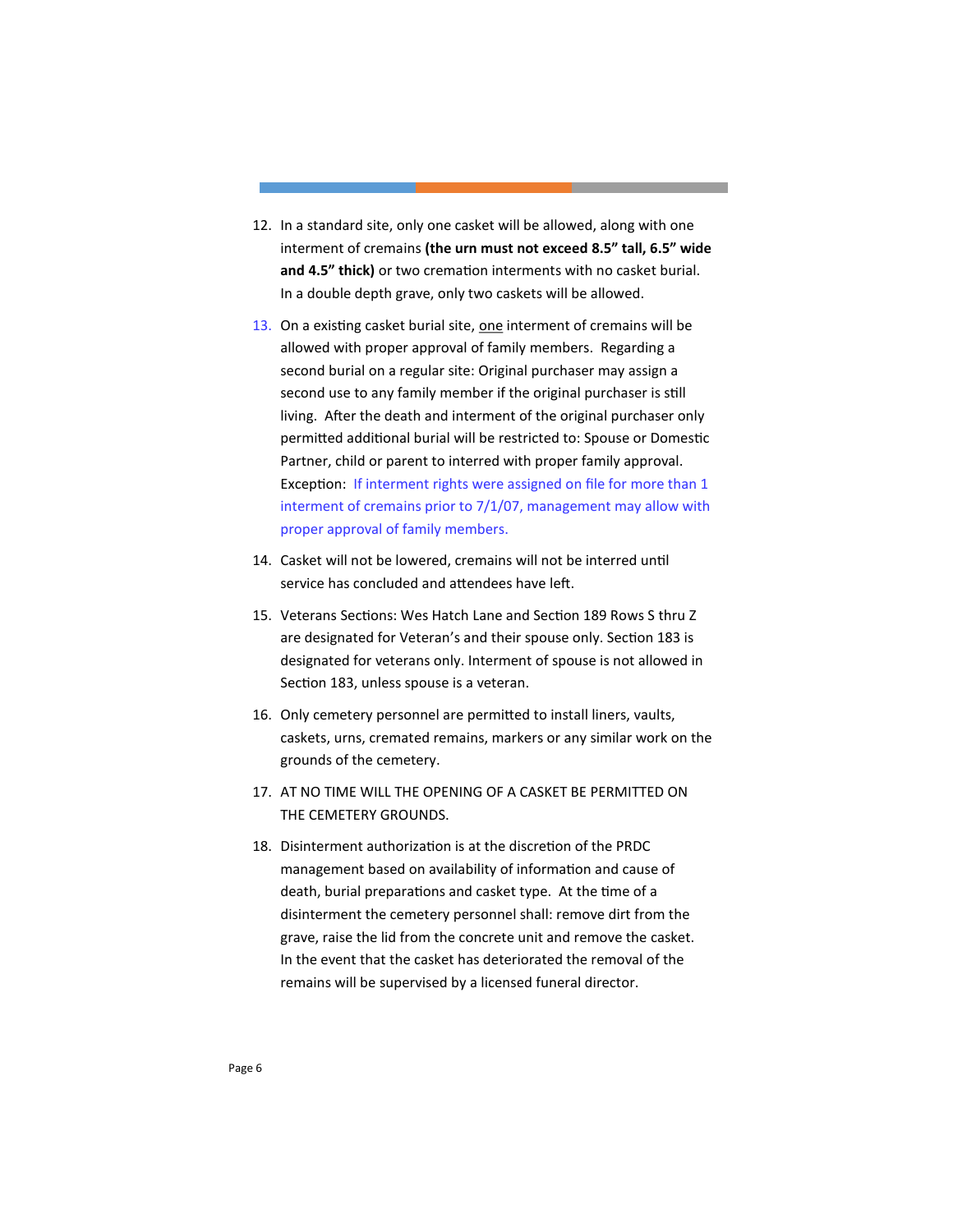Remains shall be placed in a new standard casket for transportation. Remains disinterred from another cemetery and to re-interred at PRDC will be encased in a new standard casket before delivery to the district cemetery. The cemetery district will not be held liable for any damage to the casket or remains being disinterred.

- 19. The drinking of alcoholic beverages on the grounds of the Paso Robles District Cemetery is prohibited.
- 20. Resident fees will be granted to persons residing within the Paso Robles cemetery district boundaries. Non-Resident fees may be assessed to qualifying persons not residing within the Paso Robles cemetery district boundaries if certain criteria are met. (Exception: if a resident is forced to move out of the district boundaries due to illness they may be granted resident fees.)
- 21. Mausoleum entombments require the use of a "steel sealer" type casket. Bottom interment in a double depth grave require the use of a "steel sealer" type casket. Only single size markers will be allowed on double depth graves.

## Mausoleum Maximum Casket Size 28.5"W x 84"L x 23.5" H

- 19. The District will not be responsible for any damage to headstones, curbs, copings or cement frames around headstones. Broken cement frames, curbs or copings will be removed when they pose a safety hazard.
- 20. Wind Chimes– Small chimes, not to exceed 16" (overall length) may be placed in trees, one chime per tree, at a maximum height of 6' from ground level. In trees with lower branch structure only. Any chime not meeting above requirements will be removed. No other items are to be placed in the trees. No signs, lights, garden art, balloons, nails, screws, eye hooks, etc.
- 21. The board of trustees of the Paso Robles District Cemetery reserves the right to add to and/or make such changes in these rules and regulations as are necessary from time to time in the future.